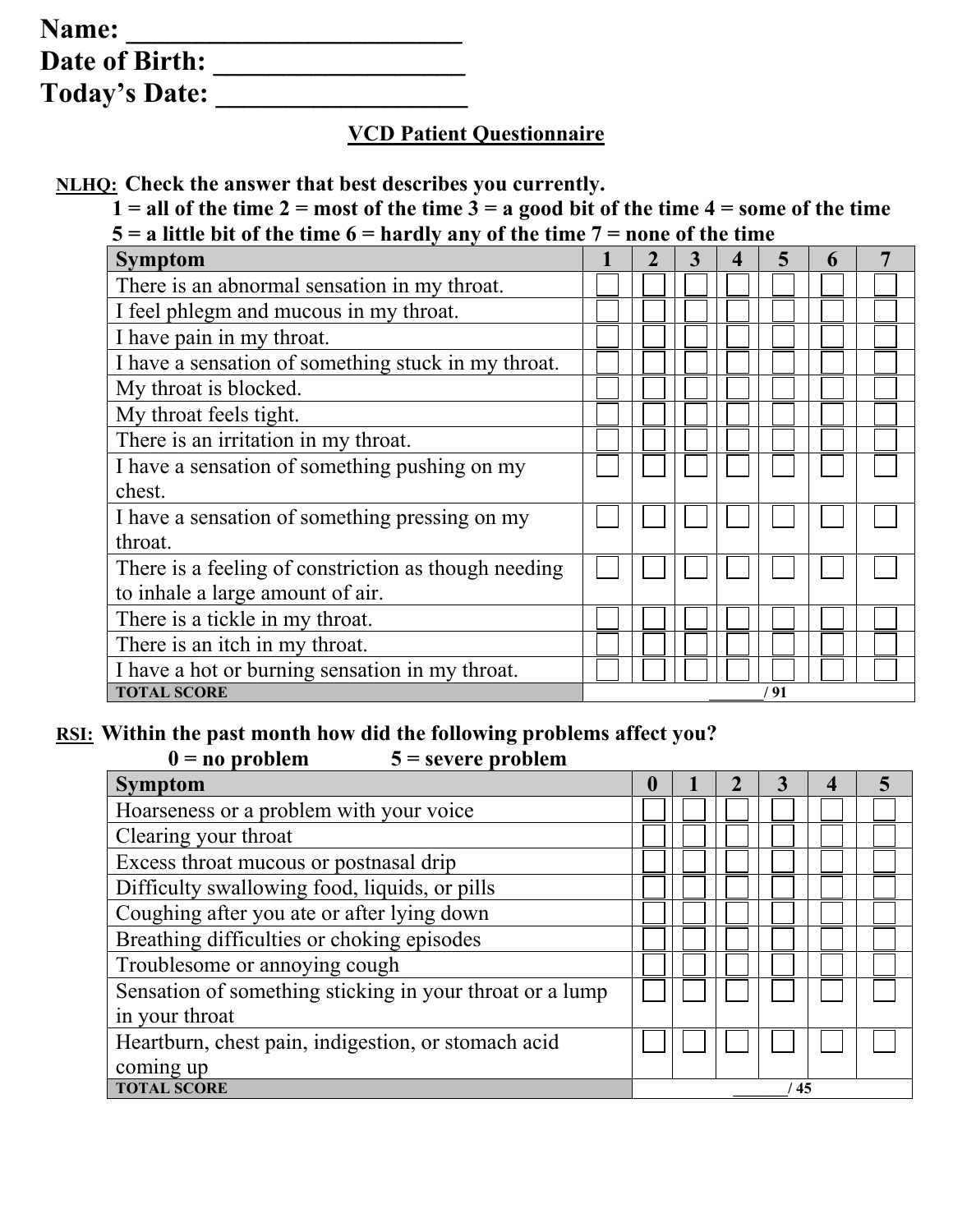| Name:                |  |
|----------------------|--|
| Date of Birth:       |  |
| <b>Today's Date:</b> |  |

**Dyspnea Index: These are some symptoms you may be feeling. Check the response that indicates how frequently you experience these symptoms.**

**0= never 1 = almost never 2 = sometimes 3 = almost always 4= always**

| <b>Symptom</b>                                     |  |  |    |  |
|----------------------------------------------------|--|--|----|--|
| I have trouble getting air in.                     |  |  |    |  |
| I feel tightness in my throat when I am having a   |  |  |    |  |
| breathing                                          |  |  |    |  |
| problem.                                           |  |  |    |  |
| It takes more effort to breathe than it used to.   |  |  |    |  |
| Changes in weather affect my breathing problem.    |  |  |    |  |
| My breathing gets worse with stress.               |  |  |    |  |
| I make sound/noise breathing in.                   |  |  |    |  |
| My shortness of breath gets worse with exercise or |  |  |    |  |
| physical activity.                                 |  |  |    |  |
| My breathing problem makes me feel stressed.       |  |  |    |  |
| My breathing problem makes me restrict my personal |  |  |    |  |
| and                                                |  |  |    |  |
| social life.                                       |  |  |    |  |
| <b>TOTAL SCORE:</b>                                |  |  | 40 |  |

#### **1. Describe your symptoms:**

#### **2. When did symptoms begin? Do you associate them with a particular event?**

**3. I have the most trouble with: (circle one)** 

\_\_\_\_ Inhalation \_\_\_\_ Exhalation

| 4. My voice changes when I have trouble breathing: (circle one) |    |
|-----------------------------------------------------------------|----|
| Yes.                                                            | N٥ |